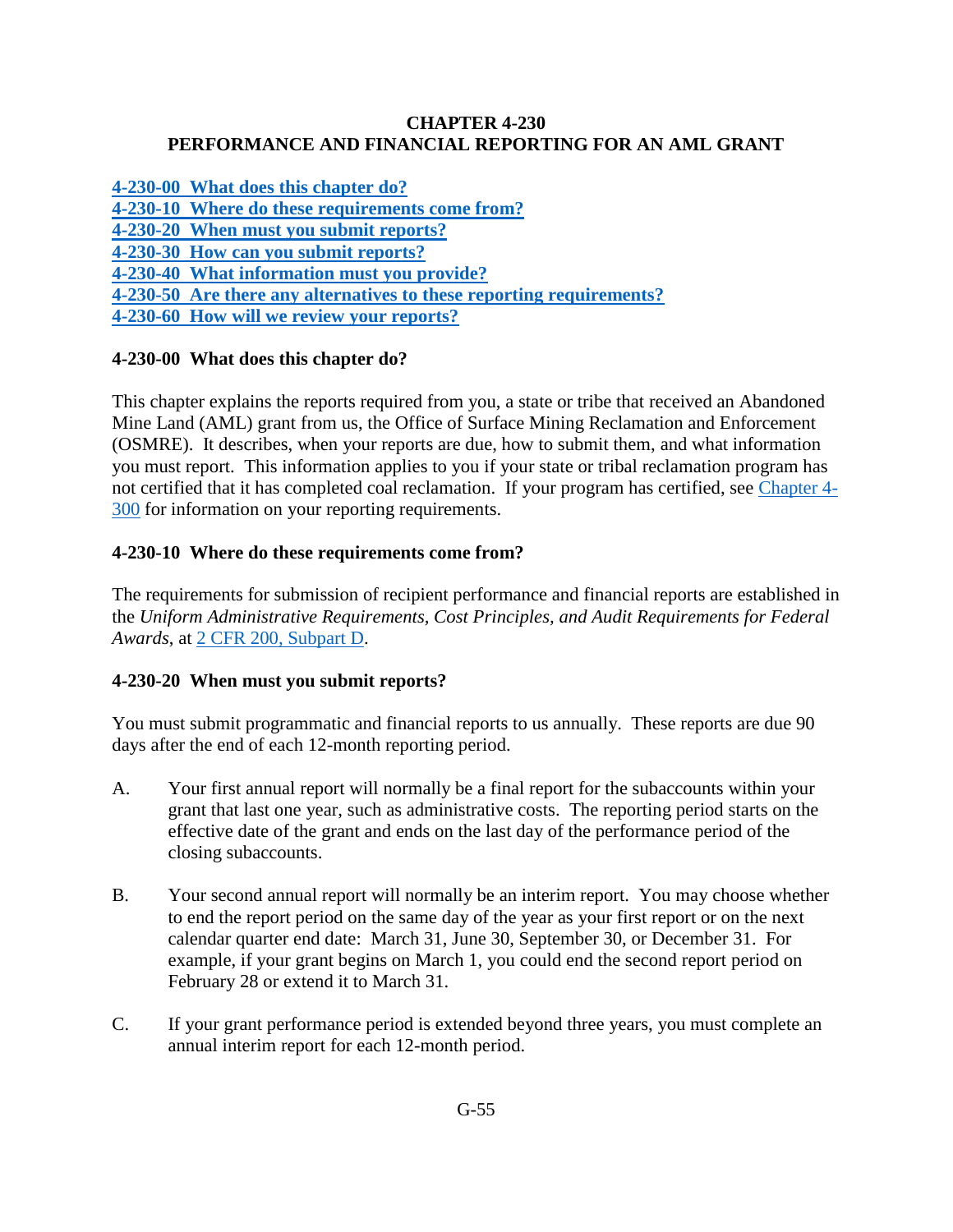- D. The final report for the grant has a report period ending on the last day of the performance period. You will find further guidance on AML close out reports in [Chapter](https://www.osmre.gov/lrg/fam/4-240.pdf)  [4-240.](https://www.osmre.gov/lrg/fam/4-240.pdf)
- E. If you cannot meet a due date on a required report, contact our awarding office. We may extend the report due date if you have an adequate justification and your report is not yet overdue.

## <span id="page-1-0"></span>**4-230-30 How can you submit reports?**

- A. You may submit reports by regular mail. Hard copy reports must have original signatures.
- B. You may also submit reports by e-mail. If you e-mail your reports, the forms must include the name and title of the authorized official who signed them, the date signed, and you must maintain the original signed forms in your files.

# <span id="page-1-1"></span>**4-230-40 What information must you provide?**

- A. Financial Report.
	- 1. You have options for your financial reporting:
		- a. Complete the [SF 425,](http://www.whitehouse.gov/sites/default/files/omb/grants/approved_forms/SF-425.pdf) Federal Financial Report, and SF [425A](http://www.whitehouse.gov/sites/default/files/omb/grants/approved_forms/sf-425a.pdf) attachment form.
		- b. Complete the optional [OSMRE 49](http://www.osmre.gov/resources/forms/OSM49.pdf) Budget Information and Financial Reporting Form.
	- 2. The report must break out your expenditures by subaccount and by fund type. If the report method or form you use does not provide this level of detail, you must attach a document which breaks out the reported costs.
	- 3. You must prepare your OSMRE financial reports on a cash basis.
- B. Narrative Performance Report.
	- 1. You may use the optional **OSMRE 51** form, a blank page, or any narrative format for your performance report.
	- 2. The report must list all reclamation sites worked on during the performance period. At a minimum, the report must include the following information for each site: the site name, problem area identification number, start date, completion date if completed, keyword accomplishments, and costs to date.